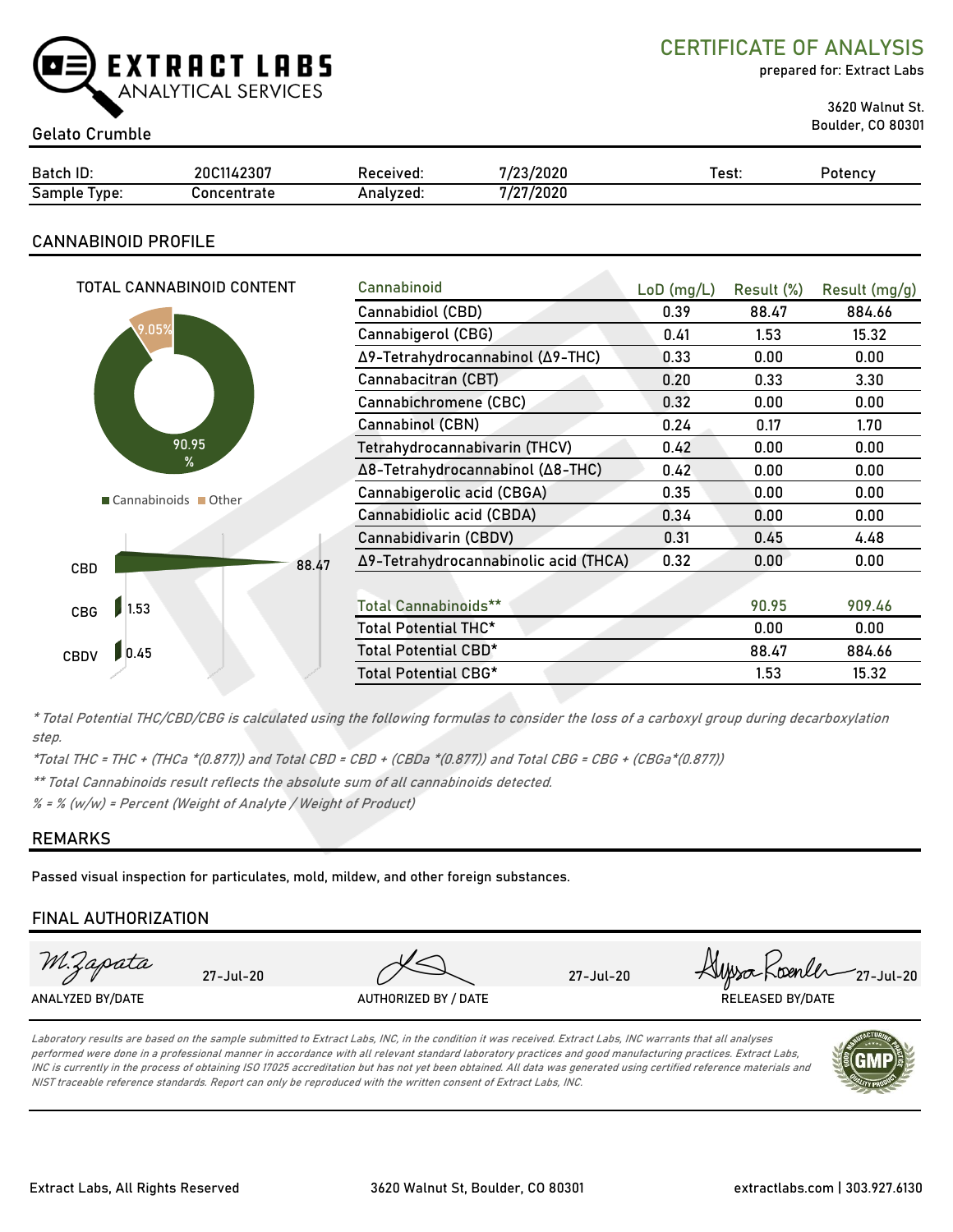

CERTIFICATE OF ANALYSIS

prepared for: Extract Labs

 3620 Walnut St. Boulder, CO 80301

### Gelato Crumble

| Batch ID:    | 20C1142307  | Received: | 7/23/2020 | Test: | <b>Residual Solvents</b> |
|--------------|-------------|-----------|-----------|-------|--------------------------|
| Sample Type: | Concentrate | Analyzed: | 7/29/2020 |       |                          |
|              |             |           |           |       |                          |

RESIDUAL SOLVENTS

| <b>SOLVENT</b>       | <b>REPORTABLE RANGE</b> | <b>RESULT</b> (ppm) |  |
|----------------------|-------------------------|---------------------|--|
| Acetone              | 100-1000                | 0.00                |  |
| Acetonitrile         | 100-1000                | 0.00                |  |
| Benzene              | $0.2 - 4$               | 0.00                |  |
| <b>Butanes</b>       | 100-1000                | 0.00                |  |
| Ethanol              | 100-1000                | 0.00                |  |
| <b>Ethyl Acetate</b> | 100-1000                | 0.00                |  |
| Heptane              | 100-1000                | 0.00                |  |
| <b>Hexanes</b>       | $6 - 120$               | 0.00                |  |
| Isopropyl Alcohol    | 100-1000                | 0.00                |  |
| Methanol             | 100-1000                | 0.00                |  |
| Pentane              | 100-1000                | 0.00                |  |
| Propane              | 100-1000                | 0.00                |  |
| Toluene              | $18 - 360$              | 0.00                |  |
| Xylenes              | 43-860                  | 0.00                |  |
|                      |                         |                     |  |

#### REMARKS

Passed visual inspection for particulates, mold, mildew, and other foreign substances.

#### FINAL AUTHORIZATION

M.Zapata

29-Jul-20 29-Jul-20 Alysa Koenler 29-Jul-20 ANALYZED BY/DATE AUTHORIZED BY / DATE AUTHORIZED BY / DATE RELEASED BY/DATE

Laboratory results are based on the sample submitted to Extract Labs, INC, in the condition it was received. Extract Labs, INC warrants that all analyses performed were done in a professional manner in accordance with all relevant standard laboratory practices and good manufacturing practices. Extract Labs, INC is currently in the process of obtaining ISO 17025 accreditation but has not yet been obtained. All data was generated using certified reference materials and NIST traceable reference standards. Report can only be reproduced with the written consent of Extract Labs, INC.